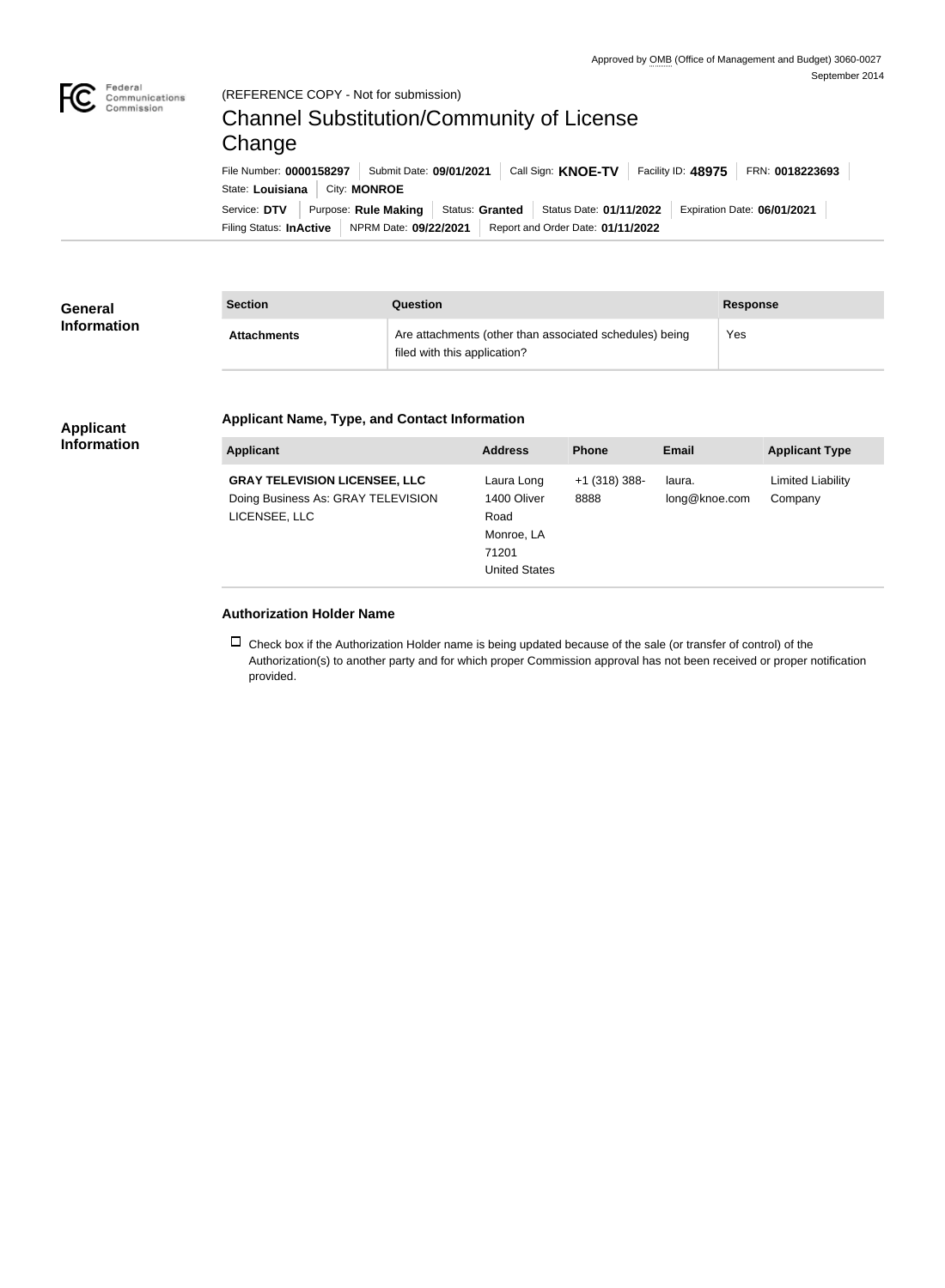| <b>Contact</b><br><b>Representatives</b><br>(4) | <b>Contact Name</b>                                                                     | <b>Address</b>                                                                      | <b>Phone</b>            | <b>Email</b>                        | <b>Contact Type</b>         |
|-------------------------------------------------|-----------------------------------------------------------------------------------------|-------------------------------------------------------------------------------------|-------------------------|-------------------------------------|-----------------------------|
|                                                 | <b>David Burke</b><br><b>SVP CHIEF TECHNICAL</b><br>OFFICER<br>Gray Television, Inc.    | David Burke<br>201 Monroe Street<br>Montgomery, AL<br>36104<br><b>United States</b> | $+1$ (334) 206-<br>1475 | david.burke@gray.tv                 | Technical<br>Representative |
|                                                 | Joseph M. Davis, P.E<br><b>Consulting Engineer</b><br>Chesapeake RF<br>Consultants, LLC | 207 Old Dominion<br>Road<br>Yorktown, VA 23692<br><b>United States</b>              | +1 (703) 650-<br>9600   | Joseph.Davis@RF-<br>consultants.com | Technical<br>Representative |
|                                                 | <b>Laura Long</b><br>VP/General Manager<br>Gray Television, Inc.<br>(KNOE)              | 1400 Oliver Road<br>Monroe, LA 71201<br><b>United States</b>                        | $+1$ (318) 388-<br>8888 | laura.long@knoe.com                 | VP/General<br>Manager       |
|                                                 | <b>Joan Stewart</b><br>Wiley Rein LLP                                                   | 1776 K Street, NW<br>WASHINGTON, DC<br>20006<br><b>United States</b>                | +1 (202) 719-<br>7438   | jstewart@wileyrein.com              | Legal<br>Representative     |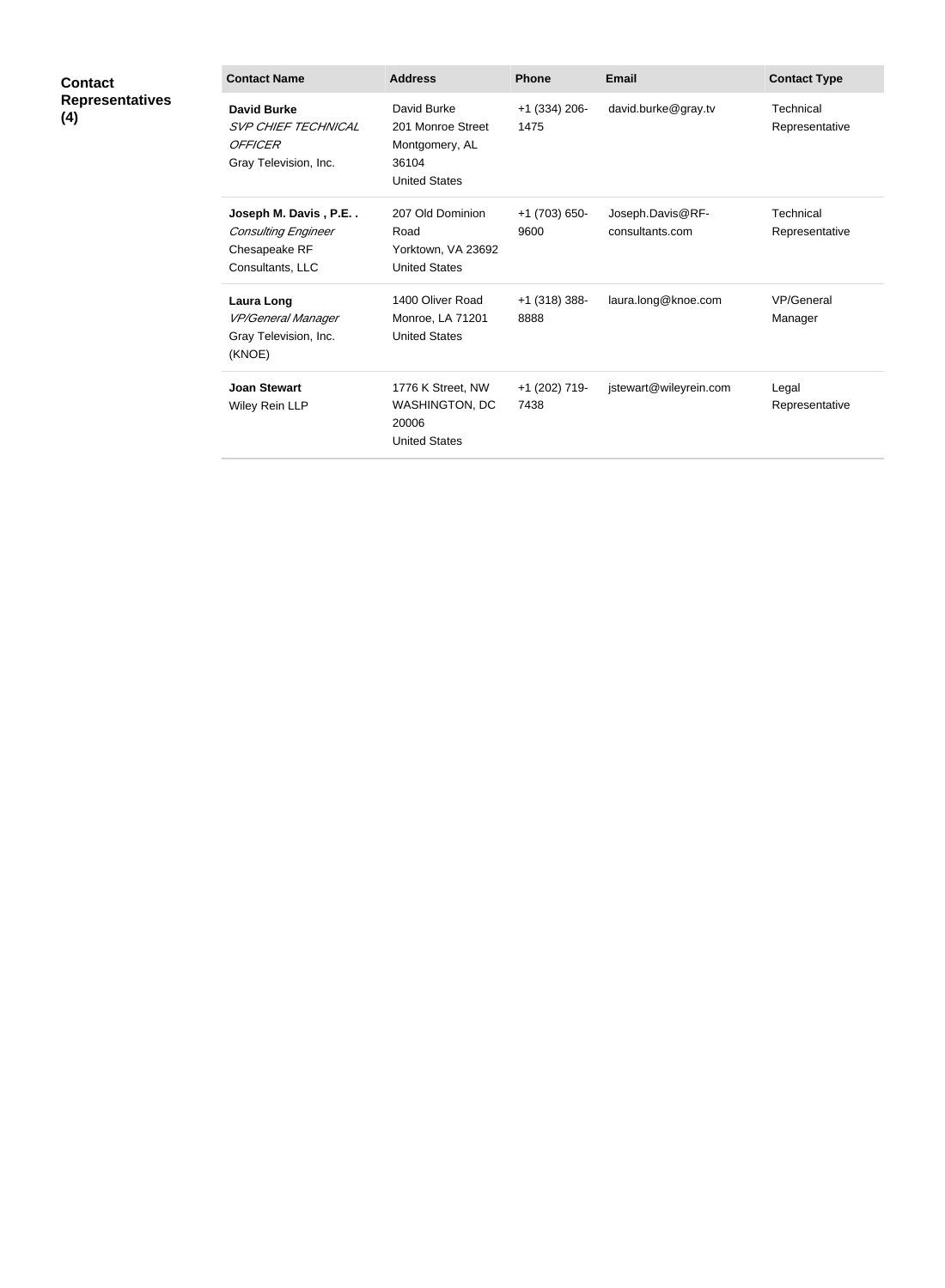| <b>Channel and</b><br><b>Facility</b><br><b>Information</b> | <b>Section</b>                          | <b>Question</b>        | <b>Response</b>  |
|-------------------------------------------------------------|-----------------------------------------|------------------------|------------------|
|                                                             | <b>Proposed Community of</b><br>License | <b>Facility ID</b>     | 48975            |
|                                                             |                                         | State                  | Louisiana        |
|                                                             |                                         | City                   | <b>MONROE</b>    |
|                                                             |                                         | DTV Channel            | 24               |
|                                                             |                                         | Designated Market Area | Monroe-El Dorado |
|                                                             | Zone                                    | Zone                   | $\overline{2}$   |

## **Primary station proposed to be rebroadcast:**

| <b>Facility Id</b><br><b>Call Sign</b><br><b>State</b> |  |
|--------------------------------------------------------|--|
|--------------------------------------------------------|--|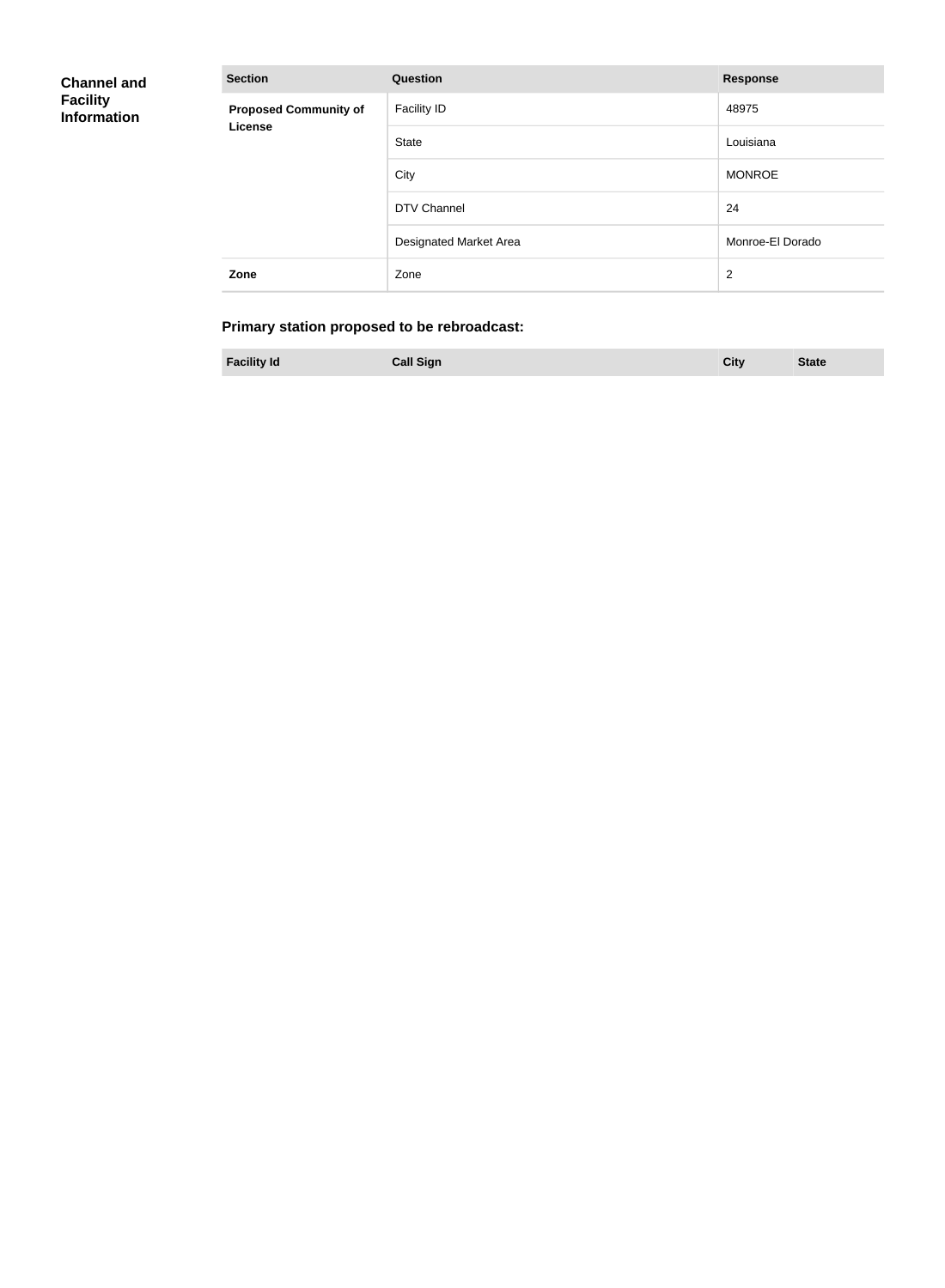| <b>Antenna Location</b><br>Data | <b>Section</b>                                  | <b>Question</b>                                                    | <b>Response</b>                          |
|---------------------------------|-------------------------------------------------|--------------------------------------------------------------------|------------------------------------------|
|                                 | <b>Antenna Structure</b><br><b>Registration</b> | Do you have an FCC Antenna Structure Registration (ASR)<br>Number? | Yes                                      |
|                                 |                                                 | <b>ASR Number</b>                                                  | 1040625                                  |
|                                 | <b>Coordinates (NAD83)</b>                      | Latitude                                                           | 32° 11' 51.0" N+                         |
|                                 |                                                 | Longitude                                                          | 092° 04' 14.0" W-                        |
|                                 |                                                 | Structure Type                                                     | TOWER-A free standing or<br>guyed struct |
|                                 |                                                 | <b>Overall Structure Height</b>                                    | 604.7 meters                             |
|                                 |                                                 | <b>Support Structure Height</b>                                    | 563.3 meters                             |
|                                 |                                                 | <b>Ground Elevation (AMSL)</b>                                     | 19.3 meters                              |
|                                 | <b>Antenna Data</b>                             | Height of Radiation Center Above Ground Level                      | 585 meters                               |
|                                 |                                                 | Height of Radiation Center Above Average Terrain                   | 578.8 meters                             |
|                                 |                                                 | Height of Radiation Center Above Mean Sea Level                    | 604.3 meters                             |
|                                 |                                                 | <b>Effective Radiated Power</b>                                    | 1000 kW                                  |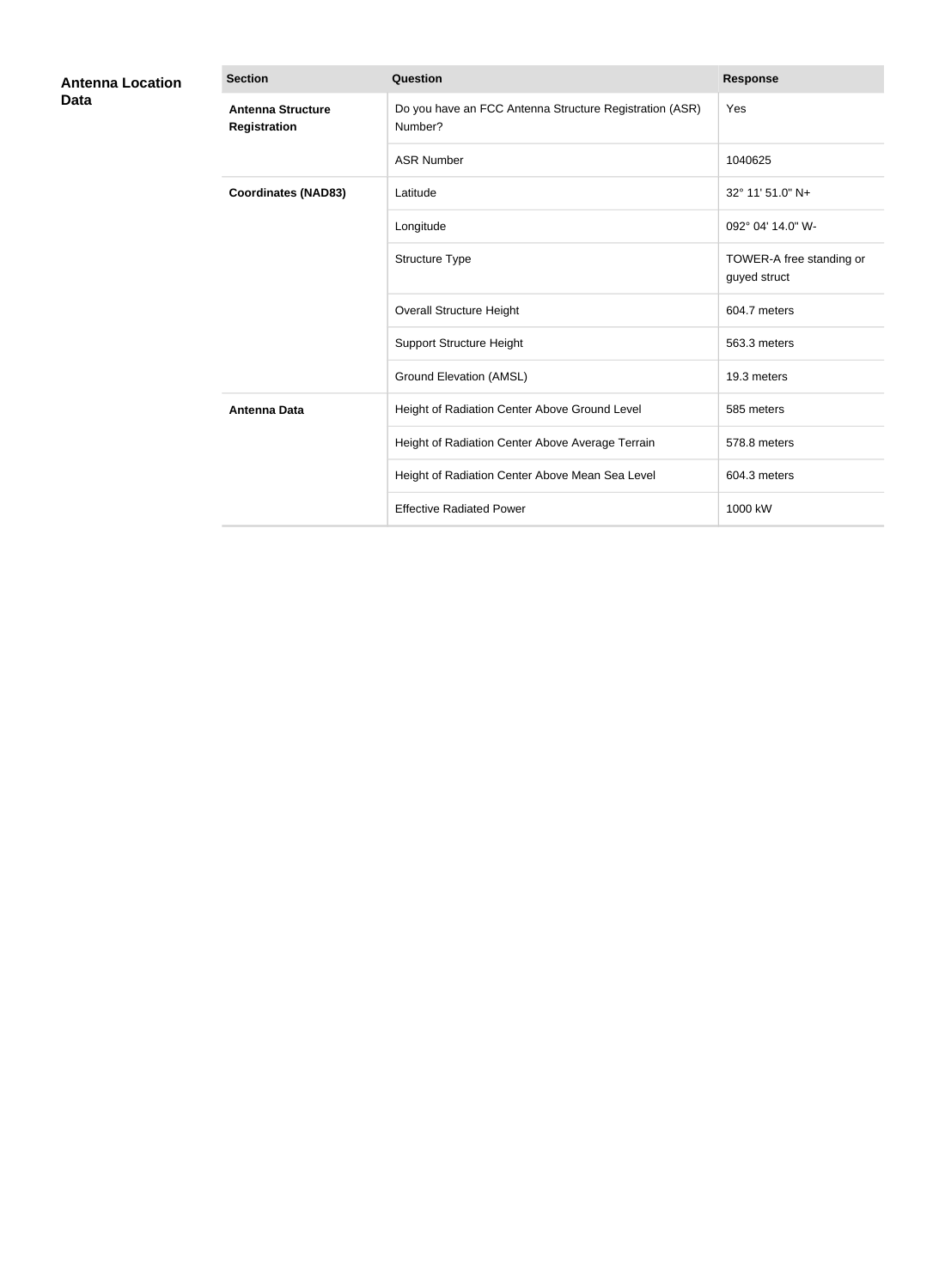| Antenna<br><b>Technical Data</b> | <b>Section</b>                                  | Question                                                                                                                                            | <b>Response</b>   |
|----------------------------------|-------------------------------------------------|-----------------------------------------------------------------------------------------------------------------------------------------------------|-------------------|
|                                  | <b>Antenna Type</b>                             | Antenna Type                                                                                                                                        | Non-Directional   |
|                                  |                                                 | Do you have an Antenna ID?                                                                                                                          |                   |
|                                  |                                                 | Antenna ID                                                                                                                                          | 1004450           |
|                                  | <b>Antenna Manufacturer and</b><br><b>Model</b> | Manufacturer:                                                                                                                                       | <b>Dielectric</b> |
|                                  |                                                 | Model                                                                                                                                               | TFU-30GTH/VP-R O4 |
|                                  |                                                 | Rotation                                                                                                                                            |                   |
|                                  |                                                 | <b>Electrical Beam Tilt</b>                                                                                                                         | 0.75              |
|                                  |                                                 | <b>Mechanical Beam Tilt</b>                                                                                                                         | Not Applicable    |
|                                  |                                                 | toward azimuth                                                                                                                                      |                   |
|                                  |                                                 | Polarization                                                                                                                                        | Elliptical        |
|                                  | <b>DTV and DTS: Elevation</b><br><b>Pattern</b> | Does the proposed antenna propose elevation radiation<br>patterns that vary with azimuth for reasons other than the<br>use of mechanical beam tilt? | <b>No</b>         |
|                                  |                                                 | Uploaded file for elevation antenna (or radiation) pattern<br>data                                                                                  |                   |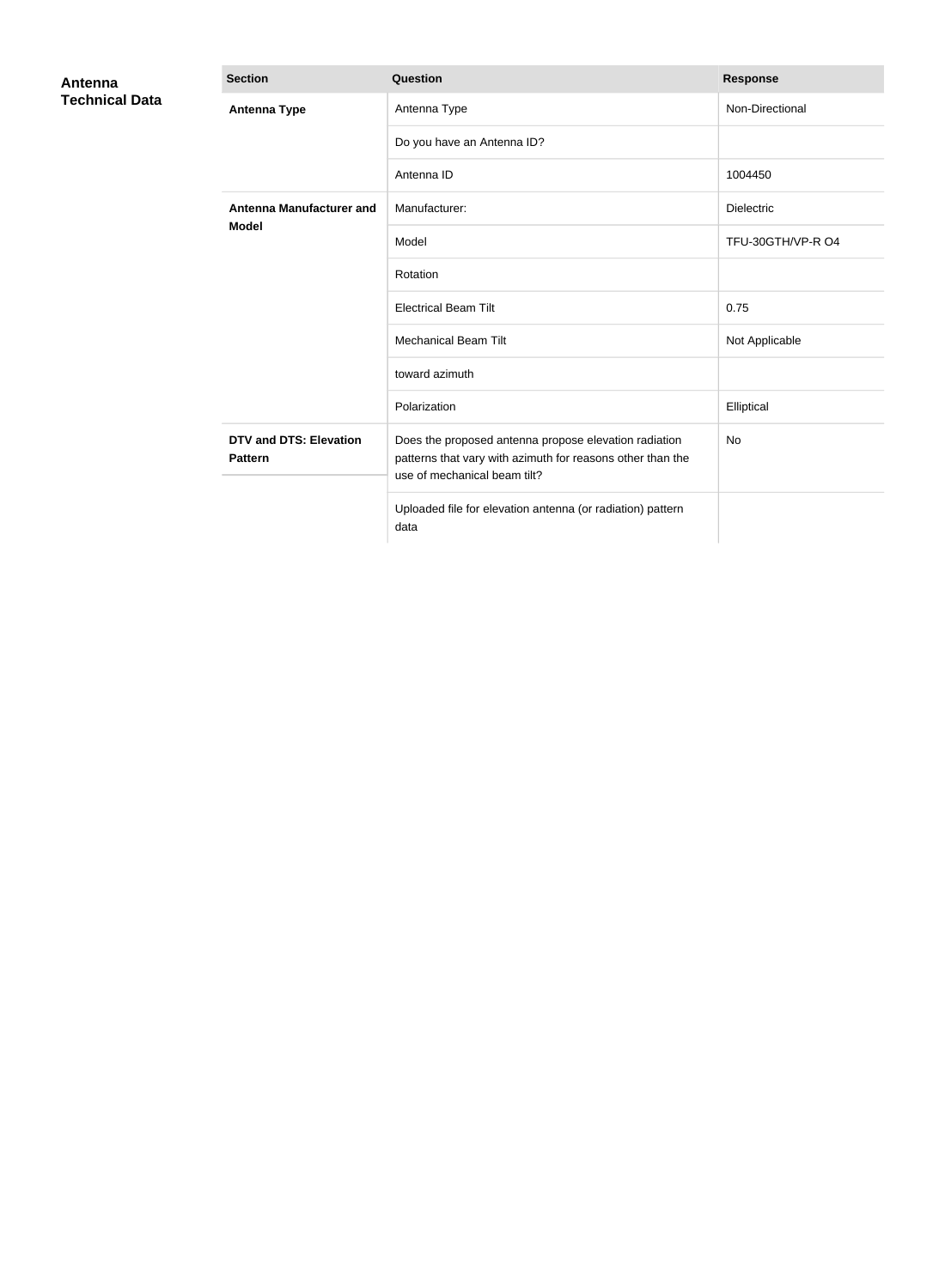| <b>Certification</b> | <b>Section</b>                                    | Question                                                                                                                                                                                                                                                                                                                                                                                                                                                                                                                                                                                                                                                                                                                                                                                                                                                  | <b>Response</b>                                                          |
|----------------------|---------------------------------------------------|-----------------------------------------------------------------------------------------------------------------------------------------------------------------------------------------------------------------------------------------------------------------------------------------------------------------------------------------------------------------------------------------------------------------------------------------------------------------------------------------------------------------------------------------------------------------------------------------------------------------------------------------------------------------------------------------------------------------------------------------------------------------------------------------------------------------------------------------------------------|--------------------------------------------------------------------------|
|                      | <b>General Certification</b><br><b>Statements</b> | The Applicant waives any claim to the use of any particular<br>frequency or of the electromagnetic spectrum as against the<br>regulatory power of the United States because of the<br>previous use of the same, whether by authorization or<br>otherwise, and requests an Authorization in accordance with<br>this application (See Section 304 of the Communications Act<br>of 1934, as amended.).                                                                                                                                                                                                                                                                                                                                                                                                                                                       |                                                                          |
|                      |                                                   | The Applicant certifies that neither the Applicant nor any<br>other party to the application is subject to a denial of Federal<br>benefits pursuant to §5301 of the Anti-Drug Abuse Act of<br>1988, 21 U.S.C. §862, because of a conviction for<br>possession or distribution of a controlled substance. This<br>certification does not apply to applications filed in services<br>exempted under §1.2002(c) of the rules, 47 CFR. See §1.<br>2002(b) of the rules, 47 CFR §1.2002(b), for the definition of<br>"party to the application" as used in this certification §1.2002<br>(c). The Applicant certifies that all statements made in this<br>application and in the exhibits, attachments, or documents<br>incorporated by reference are material, are part of this<br>application, and are true, complete, correct, and made in<br>good faith.   |                                                                          |
|                      | <b>Authorized Party to Sign</b>                   | <b>FAILURE TO SIGN THIS APPLICATION MAY RESULT IN</b><br>DISMISSAL OF THE APPLICATION AND FORFEITURE<br>OF ANY FEES PAID<br>Upon grant of this application, the Authorization Holder may<br>be subject to certain construction or coverage requirements.<br>Failure to meet the construction or coverage requirements<br>will result in automatic cancellation of the Authorization.<br>Consult appropriate FCC regulations to determine the<br>construction or coverage requirements that apply to the type<br>of Authorization requested in this application.<br>WILLFUL FALSE STATEMENTS MADE ON THIS FORM<br>OR ANY ATTACHMENTS ARE PUNISHABLE BY FINE AND<br>/OR IMPRISONMENT (U.S. Code, Title 18, §1001) AND/OR<br>REVOCATION OF ANY STATION AUTHORIZATION (U.S.<br>Code, Title 47, §312(a)(1)), AND/OR FORFEITURE (U.S.<br>Code, Title 47, §503). |                                                                          |
|                      |                                                   | I certify that this application includes all required and<br>relevant attachments.                                                                                                                                                                                                                                                                                                                                                                                                                                                                                                                                                                                                                                                                                                                                                                        | Yes                                                                      |
|                      |                                                   | I declare, under penalty of perjury, that I am an authorized<br>representative of the above-named applicant for the<br>Authorization(s) specified above.                                                                                                                                                                                                                                                                                                                                                                                                                                                                                                                                                                                                                                                                                                  | <b>Robert Folliard, III.</b><br><b>Assistant Secretary</b><br>09/01/2021 |